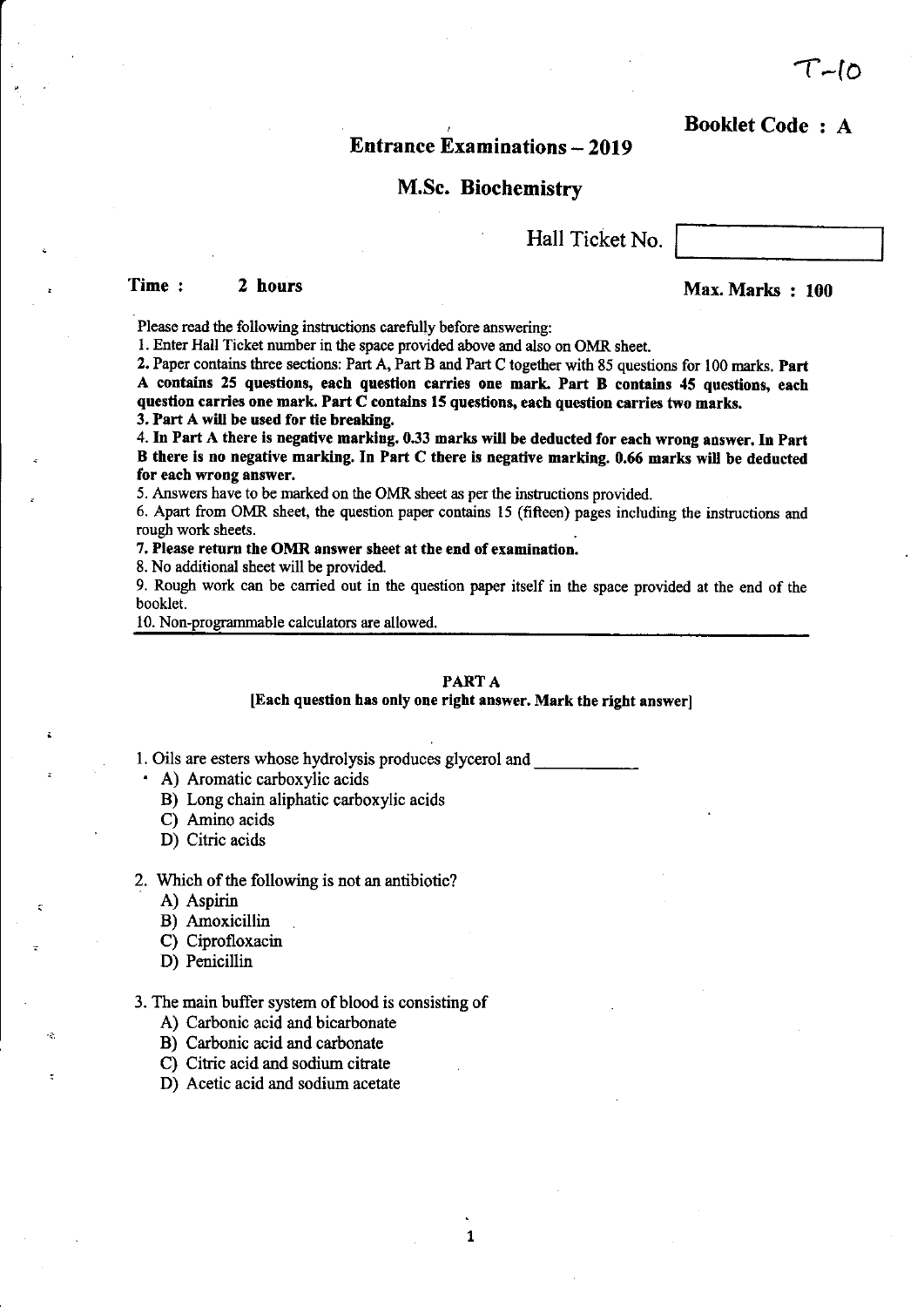$B{\rm v}$ oklet  $G$ de:  $A$   $T-10$ 

- 4. The commonly used bleaching agent is
	- A) Ethanol
	- B) Carbon dioxide<br>
	C) Oxygen
	-
	- D) Sodium hypochlorite

### 5. The vitamin essential for blood coagulation is

- A) Bl2
- $B) K$
- c) 86
- D)A

6. Absolute configuration of an optically pure compound was found to be (D. Which of the following statement is true about the compound?

- A) It is a racemic one
- B) It rotates the plane-polarized light to the right
- C) It rotates the plane-polarized light to the left
- D) The compound is the mirror image of its corresponding  $(R)$ -enantiomer.

7. The order of nucleophilicity of the following ions in DMSO is

- A)  $F > Cl^- > Br^- > I^-$
- B)  $\Gamma > \text{Br}^- > \text{Cl}^- > \text{F}^-$
- C)  $CI > F > Br > I$
- D)  $\Gamma > Br^- > F > Cl^-$

8. The product of the following reaction will be

$$
R^{\text{Base}} + R^{\prime} \text{NO}_2 \quad \frac{\text{Base}}{\text{Solvent}} \quad ?
$$

- ' A) p-Nitroalcohol
	- B) a-Nitroalcohol
	- C) B-Aminoalcohol
	- D) α-Aminoalcohol

9. The fimction of vitamin Bl coenzyme (thiamine pyrophosphate) is

- A) Aldehyde group removal or tansfer
- B) Hydrogen transfer
- C) Acyl group carrier or transfer
- D) Amino or carboxyl group transfer

10. Exergonic reactions are reactions

- A) where fiee energy of final state is more than free energy of initial state
- B) that require energy during reaction
- C) are thermodynamically unfavorable
- D) with  $-\Delta G$  (negative number)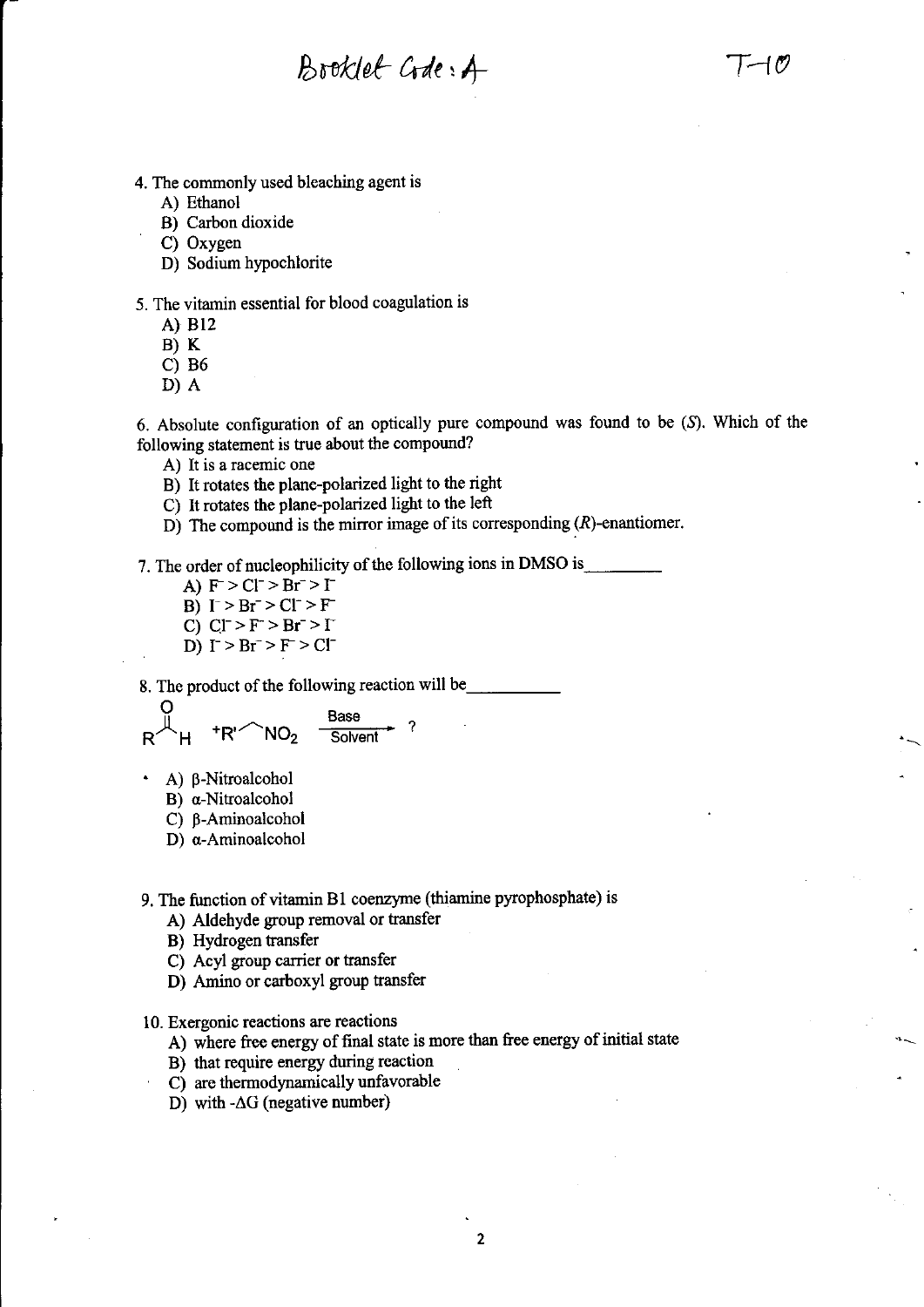Booklet Code: A

11. When a voltage V is applied across a pair of electrode separated by a distance d, a potential gradient, E, is created between the electrodes. We can calculate 'E' as:

 $-10$ 

A)  $E=V/d$ 

B)  $E=(1/v)q$ 

C)  $E = (Vd)/q$ 

D)  $E=V+d$ 

12. If flowers of different colors I) red II) white III) yellow and IV) blue lying on a plate are illuminated by light from a sodium flame (yellow), some flowers will look dark. Which are those? Find the proper set from below.

A)  $I & H$ 

B)  $I & H$ 

C)  $1 & W$ 

D) II & III

13. If two silver coins were placed equidistance from your eye, one placed under 30 cm of water and the other placed under 30 cm of glass, which one of the silver coins will appear closer?

A) The silver coin under water

B) The silver coin under the glass

C) Both the coins will appear at the same distance

D) The coin will be invisible through the glass because it is made of silver

14. What happens to the kinetic energy when a charged particle is accelerated through a potential difference V?

A) Kinetic energy decreases

B) Kinetic energy remains same

C) Kinetic energy increases

D) Kinetic energy cannot be calculated

15 A piece of ice having volume 10 cc is floating in a glass containing water. When the ice melts then the level of water;

A) rises by 10 cc<br>B) falls by 10 cc

- 
- C) remains unchanged

D) rises by 5 cc.

16. Given that  $(a/b) - (a/c) = 1$ , write the formula that will give 'a'.

- A)  $a = 1-(b/c)$
- B)  $a = bc/(c b)$
- C)  $a = (c b) / bc$
- D)  $a = 1 (c/b)$

17. Given the condition  $a^2 + b^2 > c^2$ , where a, b and c are the sides of a triangle, what kind of triangle will you expect it to be?

A) Right triangle, where c is the side opposite to the right angle

B) Acute triangle, where c is the side opposite to the acute angle

C) Obtuse triangle, where c is the side opposite to the obtuse angle

D) Can be both A and B.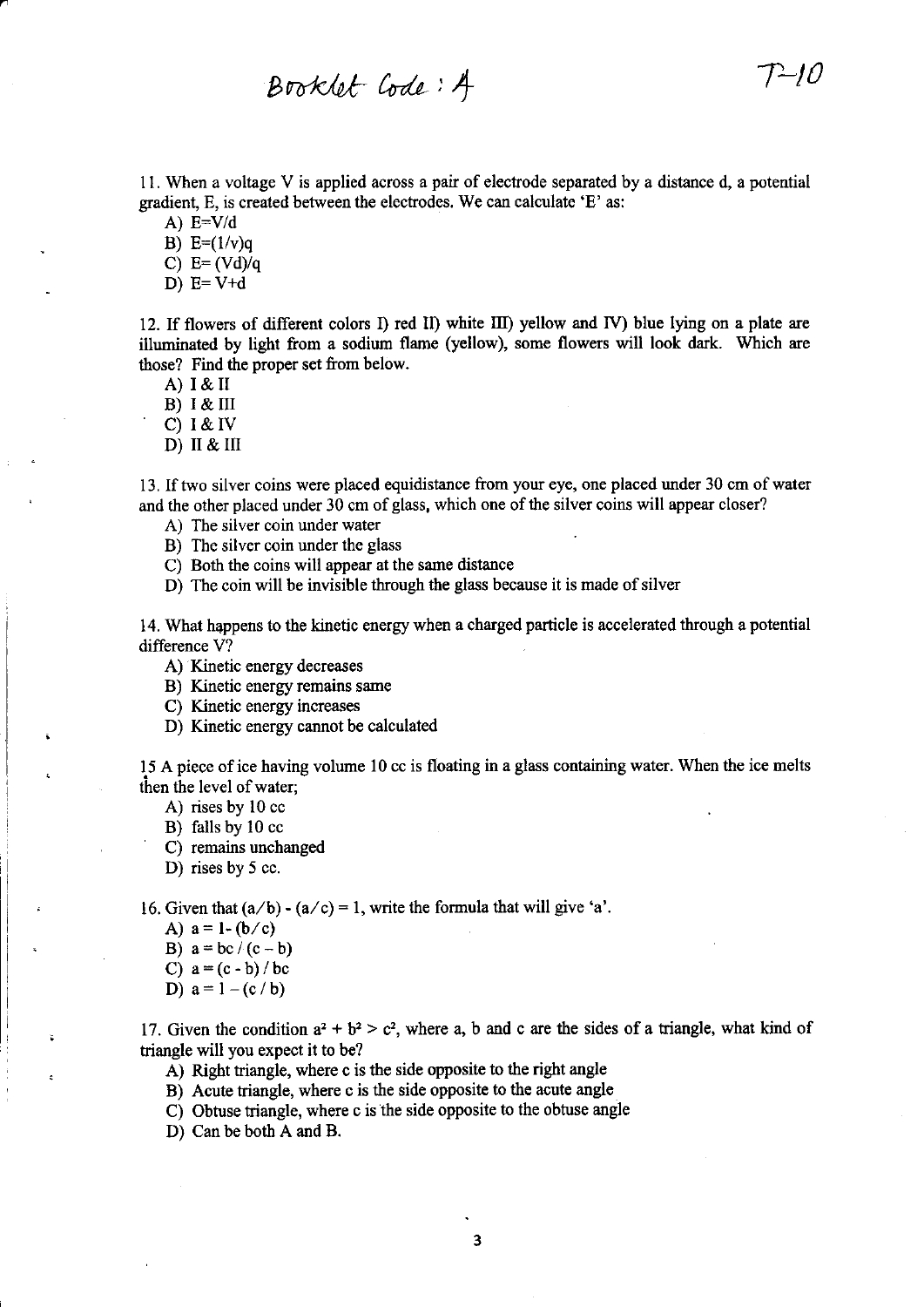$Bboldlet Code: 4$   $T-10$ 

- 18. How many dimensions can a line have?
	- A) Two
	- B) One
	- C) Zero
	- D) Infinite

19. The sum of the deviations about the mean is always

- A) zero
- B) positive
- C) negative
- D) equal to the standard deviation

20. In an absolutely normal distribution:

- A) Mean, median and mode are different
- B) Only median and mode are same
- C) Mean, median and mode are one and the same
- D) Only mean and mode are same

21. What is the general mode of action of the antibiotic erythromycin? Select the most appropriate answer.

- A) It inhibits specific TCA cycle enzyme in bacteria.
- B) It disrupts protein synthesis in bacteria.
- C) It inhibits DNA replication in bacteria.
- D) It inhibits cell wall synthesis of bacteria.

22. What is the molecular basis for the effect of cholera toxin on duodenal mucosal cells that causes watery diarrhea?

A) Activation of Toll like receptors of immune cells leading to profuse cytokine production.

- $(B)$  Increased activity of potassium pumps of podocytes of kidney
	- C) Inactivation of neuronal regulation of osmotic balance in intestine
	- D) lncreased generation of cyclic adenosine monophosphate (cAMP) in the entprocytes

23. If host cells infected with a pathogenic RNA virus were grown in the presence of carbon-14labelled deoxyuridine triphosphate  $([<sup>14</sup>C]-dUTP]$ , which of the following observations will you make?

A) Newly synthesized viral genome will become radiolabelled.

- B) Newly synthesized viral genome will not be radiolabelled.
- C) Newly synthesized host RNA will become mdiolabelled.
- D) Both A and C are correct.

24. Statement (S): The sons of a colour blind woman ate always colour blind but not the daughters. Reason (R): Colour blindness is a sex-linked character and such characters are tansferred from mother to son.

- A) S is correct but R is not the correct explanation of S
- B) S is correct and R is the correct explanation of S
- C) S and R are not related
- D) Both S and R are incorrect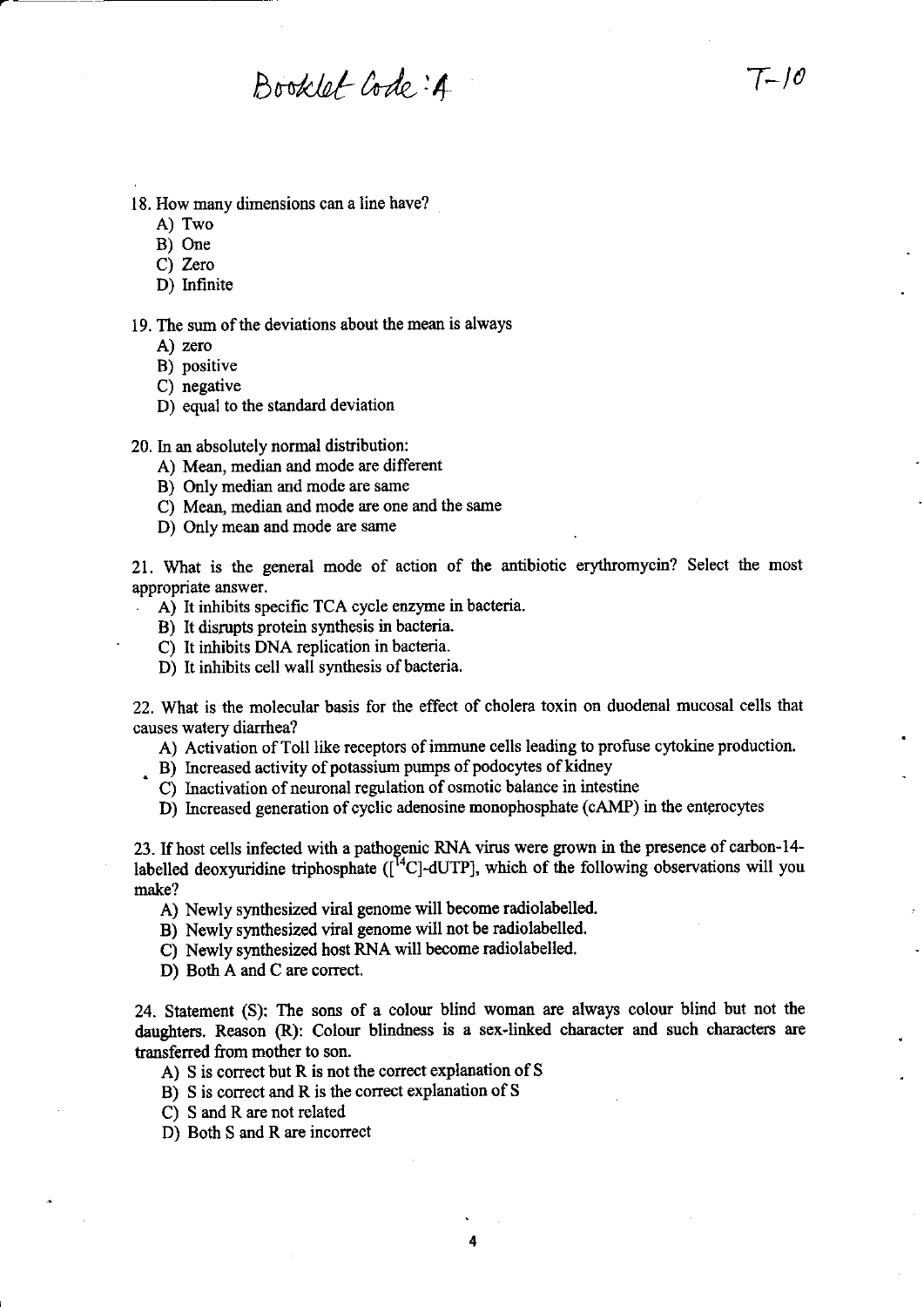$B$ *voklet Code*:  $A$   $T-10$ 

- 25. The plasma membrane is permeable to
	- A) Glucose
	- $B) K+$
	- C) Water
	- D) GTP

### PART B

# [These questions may have more than one right answer. Mark all the correct answers. For eg. If there are three right answers for a particular question, all three options must be marked otherwise it will be considered incorrect]

- 26. The factor(s) which affect  $pK_a$  value of an amino acid is / are:
	- A) The loss of charge in the  $\alpha$ -carboxyl and  $\alpha$ -amino groups
	- B) The interactions with other peptide R groups
	- C) pH of the medium
	- D) Molecular weight
- 27. Free rotation about the peptide bond in a protein is restricted because of A) hydrogen bonding to the amide backbone groups
	-
	- B) partial double bond character of N-C alpha
	- C) partial double bond character of the peptide bond
	- D) steric interference of neighboring amino acid side chains
- 28. Enantiomers are
	- A) a compound with very different chemical composition
	- B) a pair of compounds that are non-superimposable mirror image to one another
	- . C) a chiral molecule
	- D) superimposable mirror image
- 29. Quaternary structure of protein refer to
	- A) the sum of secondary and tertiary structure
	- B) protein with more than one subunit
	- C) the overall shape of the polypeptide
	- D) the relative orientation of one polypeptide to another polypeptide in a multi-subunit complex

30. Protein A has a binding site for ligand X with a  $K_d$  of 10<sup>-6</sup> M. Protein B has a binding site for ligand X with a  $K_d$  of 10<sup>-9</sup>M. Choose correct statement(s) about protein A and protein B.<br>A) Protein B has more affinity for ligand X compared to protein A

- 
- B) protein A has low association constant than protein <sup>B</sup>
- C) both proteins have similar binding constant
- D) none of the above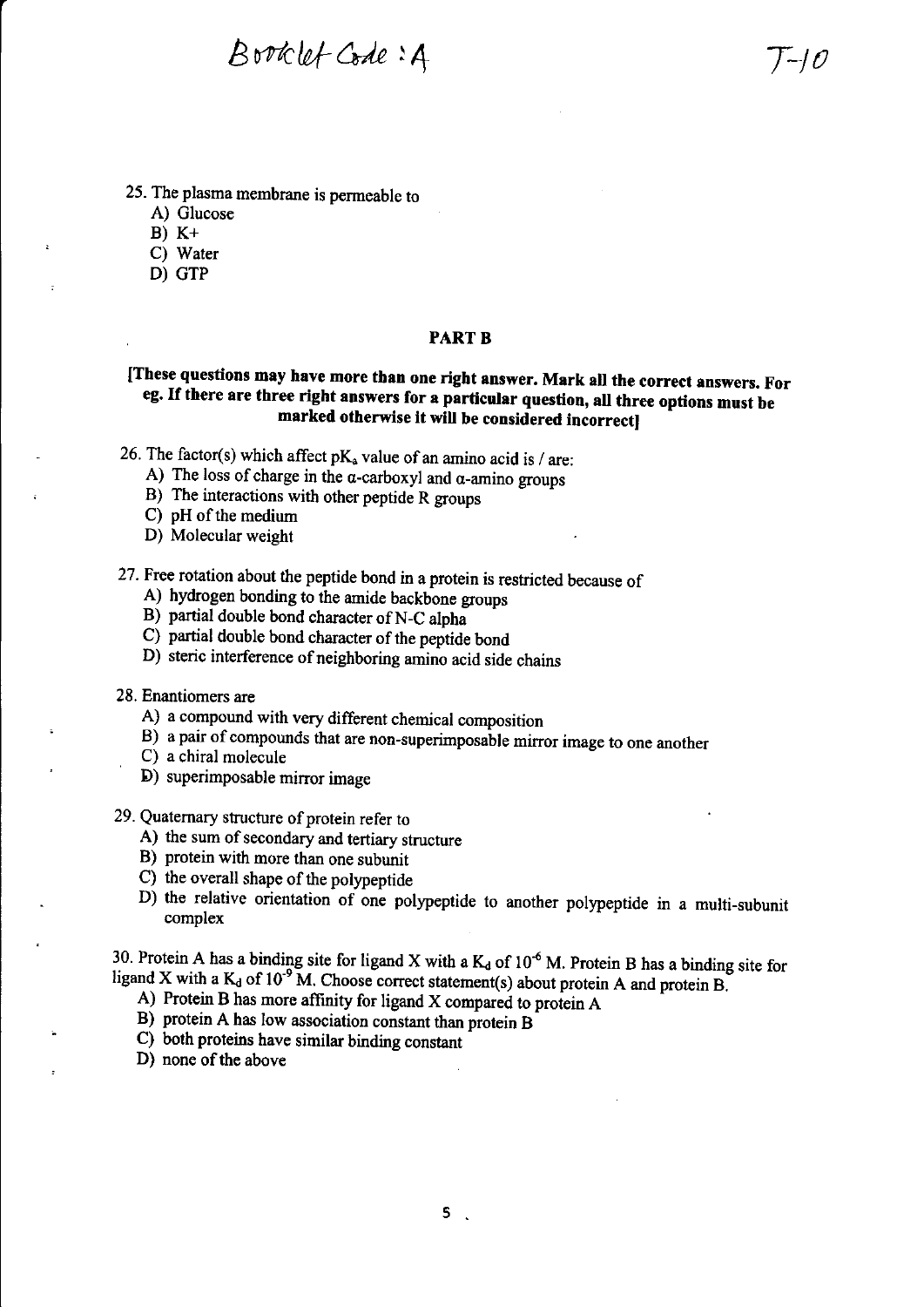Book/of Code: A

31. The catalytic serine in a serine protease behaves as a \_\_\_\_\_\_\_\_\_\_\_\_ in the catalysis.

- A) Nucleophile
- B) Electrophile
- C) Base
- D) Acid

32. Trypsin hydrolyzes the peptide bond in the \_\_\_\_\_\_\_\_\_\_\_\_\_\_\_\_\_\_\_\_\_ in a polypeptide A) C-terminal of Phe

- 
- B) N+erminal of Phe
- C) C-terminal of Lys
- D) N-terminal of Lys
- 33. Which of the following proteolytic enzymes are basic endoproteases?
	- A) Pepsin and Rennin
	- B) Trypsin and Chymotrypsin
	- C) Carboxypeptidase A and Carboxypeptidase B
	- D) Transaminases

34. Which of the following are the correct sequences of reactions in glycolysis?

- A) Glucose 6-phosphate ------Fructose 1,6 bis phosphate ------- Glyceraldehyde 3-P
- B) Glucose 6-P---- Glucose 1-Phosphate---- Phosphoenolpyruvate
- C) 1,3 bis Phospho glycerate--- Phosphoenol pyruvate----- Pyruvate
- D) Fructose 1-Phosphate---Fructose 1,6-bis Phosphate----Phosphoenolpyruvate.
- 35. NADPH required for fatty acid synthesis can be generated from
	- A) HMP shunt pathway
	- B) Uronic acid pathway
	- C) Gluconeogenesis
	- D) Glucose l-P

36. Why do phosphoanhydride linkages have a high  $\Delta G$  of hydrolysis?

- A) Resonance stabilization of the products of hydrolysis exceeds resonance stabilization of the compound itself
- B) Electrostatic repulsion between negatively charged phosphate oxygen atoms favors separation of phosphates
- C) More electronegativity on oxygen atoms tend to favors separation of phosphates
- D) Phosphoanhydride bonds are unstable and hence favors hydrolysis spontaneously
- 37. Which of the following compounds increase the rate of respiration of mitochondria?
	- A) Dintrophenol
	- B) Cyanide
	- C) Uncoupler proteins
	- D) Azide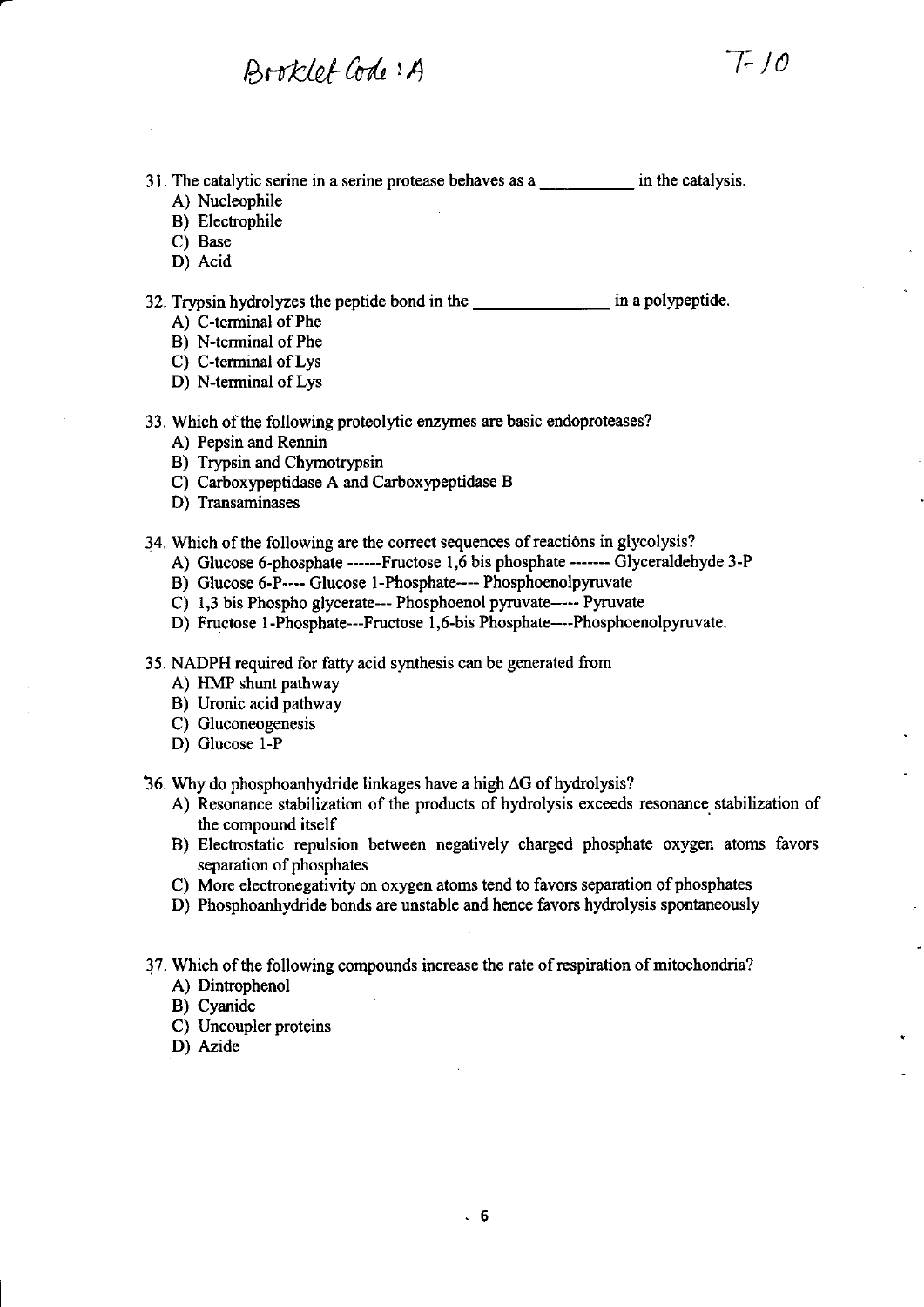Booklet Gode: A

38. If the two reduction half reactions of a redox reaction are follows:

I. Fumarate +  $2H^+ + 2e^ \longrightarrow$  Succinate  $E^{\circ} = 0.031$  V II. FAD +  $2H^+ + 2e^-$  Succinate  $E = 0.051$  V<br>FADH<sub>2</sub>  $E^{\circ} = -0.320$  V

Select the correct statement (s) about the redox reaction

- A) Coupled redox reaction is Fumarate + FAD  $\longrightarrow$  Succinate + FADH<sub>2</sub>
- B) Change in reduction potential  $(\Delta E^{\circ})$  is 0.210 V
- C) FAD is act as a oxidizing agent in the reaction
- D) Coupled redox reaction is Fumarate +  $FADH_2 \longrightarrow$  Succinate +  $FAD$

39. Energy for the addition of amino acids to an elongating protein chain comes from

- A) ATP
- B) GTP
- C) incoming monomer
- D) last monomer of the growing polymer

#### 40. Insulator is a

- A) gene that codes for small nuclear RNA
- B) a long-range regulatory DNA sequence that blocks the function of an enhancer
- C) small nuclear RNA that inhibits RNA splicing
- D) is a protein that protects genes against environmental insults

41. Select bases that can be present in the first position of the anticodon region in tRNA pairing with the Uracil present in the third position of codon (in mRNA).

- . A) adenine
- B) cytosine
- C) inosine
- D) guanine

42. Expression of *lac* mRNA is maximal in the presence of

- A) No Glucose + High Cyclic AMP
- B) + Glucose + High Cyclic AMP

 $C$ ) + Glucose + Low CAMP + Lactose

D) No Glucose + high cAMP + Lactose

43. What would be the level of  $\beta$ -galactosidase enzyme in the presence of lactose in an *E.coli* strain harboring a O<sup>c</sup> I  $Z^{\dagger}$  O<sup>†</sup> I<sup>t</sup>  $Z^{\dagger}$  as compared to *E.coli* strain harboring a O<sup>+</sup> I  $Z^{\dagger}$  O<sup>+</sup> I<sup>+</sup>  $Z^{\dagger}$ ( $O^c$ : Operator constitutive; I: lac repressor and Z:  $\beta$ -galactosidase gene)

A) High or maximal level

B) Low or minimurn levels

C) Half-maximal

D) No synthesis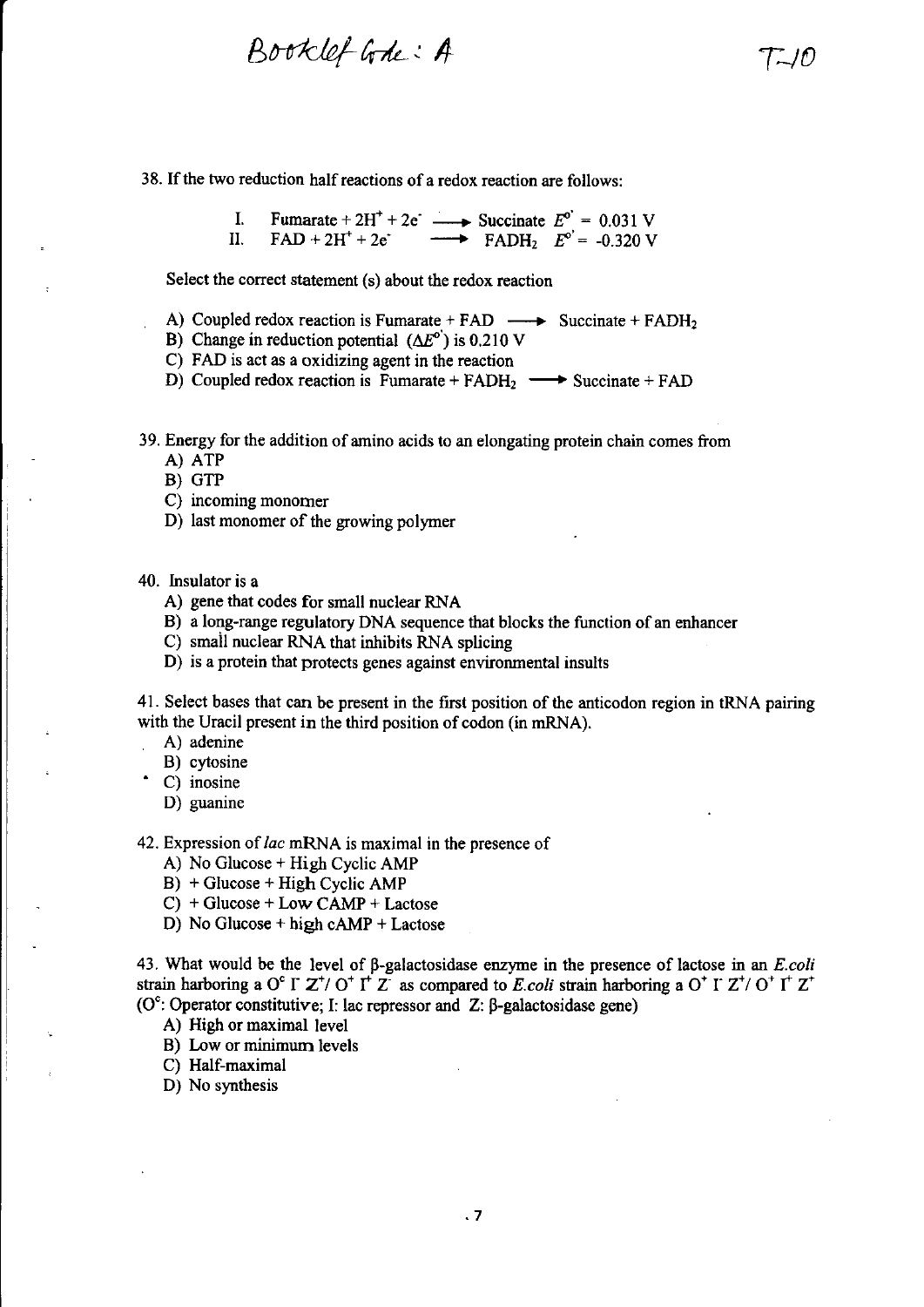$Bopklet\ Gdk:A'$  T-10

44. Spontaneous deamination of 5-methyl cytosine results in

- A) Adenine
- B) Cytosine
- C) Uracil
- D) Thymine

45. Severe combined immunodeficiency (SCID) is due to a deficiency of

- A) Dihydrofolate reductase
- B) Xanthine Oxidase
- C) Adenosine deaminase
- D) Cytosine deaminase

46. Which of the following statements about meiosis are true?

- A) Pairing of homologous chromosomes
- B) Presence of bivalent chromosome
- C) Chromosome condensation

D) DNA replication between Meiosis I and Meiosis II

47. A red flowered balsam was crossed to a white flowered balsam plant. The F1 progeny were all red flowered. The selfing of F1 produced a mixture of red flowered plants and white flowered plants in the ratio of 621 red and 188 white. Wbich of the following conclusions can be drawn from this experiment?

- A) The parents were true breeding
- B) The genotype of all F1 plants is same
- C) There are 4 different genotypes in F2
- D) Red colour is dominant over white

48. In a cross, F2 plants segregated as 300 tall and 100 short plants. If a tall plant is randomly picked and selfed, which of the following observations are likely to be true

- A) It will produce only tall plants
- B) It can produce both tall and short plants
- C) Expected ratio of tall and short plants is always <sup>3</sup>: I

D) The chances of producing a mixture of tall and short plants are higher than just tall plants

49. Protein kinase C is activated by multiple intracellular messengers. Which of the following activate protein kinase C primarily?

- A) Diacyl glycerol
- B) cAMP
- C) cGMP
- D)  $Ca^{2+}$

50. Which of the following are functions of smooth endoplasmic reticulum?

- A) Lipid biosynthesis
- B) Detoxification
- C) Calcium storage
- D) Glycogen to glucose conversion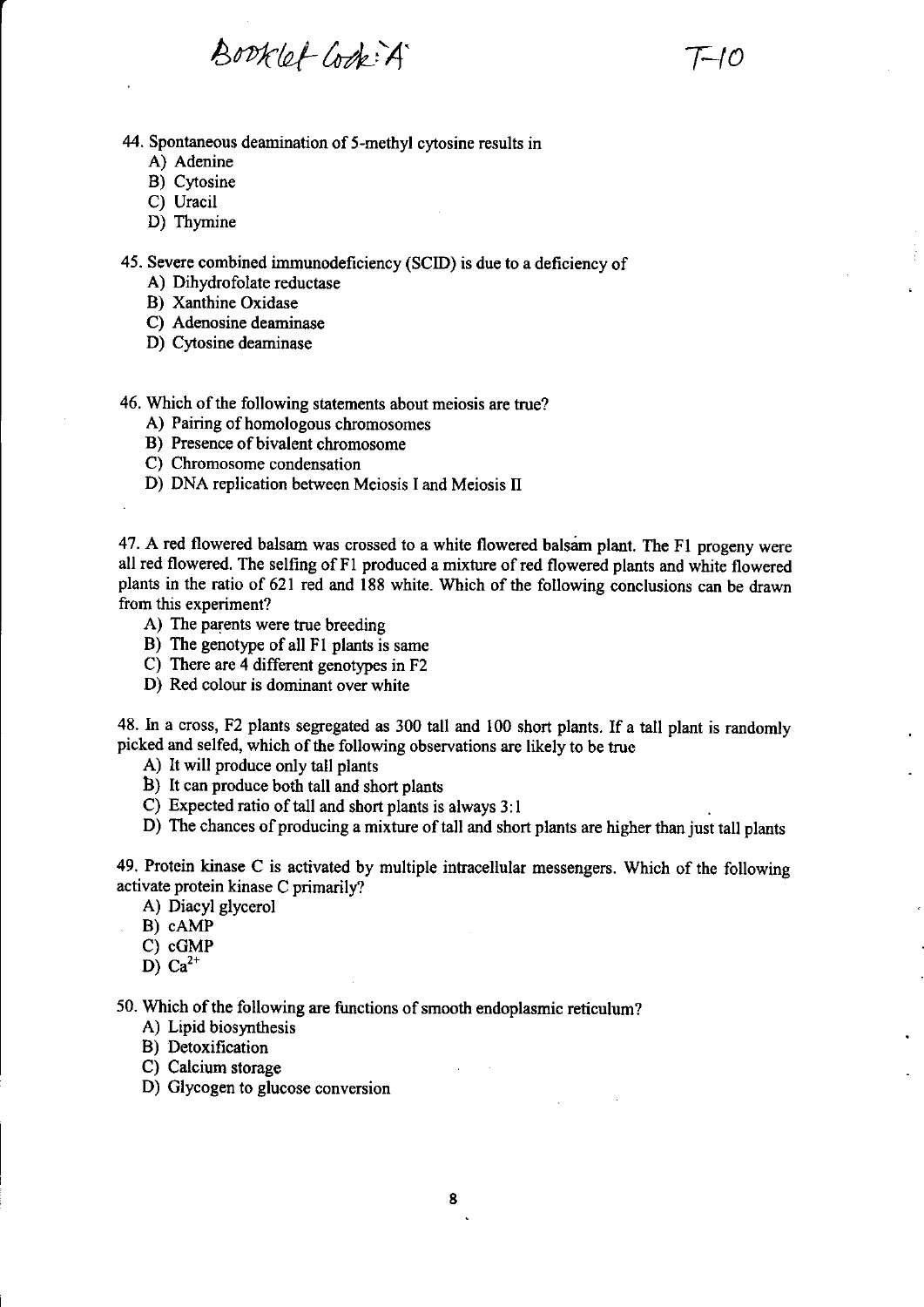$B$ ooklet Code: $A'$   $T+0$ 

51. Given below are some key differences between monocot and dicot roots. Select the CORRECT statement(s).

- A) Dicot roots have cambium and show secondary growth while monocot roots do not have cambium and show no secondary growth.
- B) In a cross-section, metaxylem vessels are generally polygonal in monocot foots and oval or circular in dicot roots.
- C) The pith is absent or very small in dicot roots but large and well developed in monocot roots.
- D) Xylem is usually polyarch in both monocot roots and dicot roots.

52. Given below are statements about double fertilization, a process that involves the joining of a female gametophyte with two male gametes (sperms). Double fertilization is found in most angiosperms. Select the INCORRECT statement.

- A) It takes place in the microsporangium.
- B) Nucleus of one of the spenns fuses with the egg nucleus.
- C) Nucleus of one of the sperms combines with two polar nuclei of the large central cell of the megagametophyte.
- D) None of its products is a triploid nucleus.

53. Given below are some statements about alternation of generations in land plants. Select the statements which are INCORRECT.

- A) The gametophyte and sporophyte differ in appearance.
- B) The gametophyte and sporophyte do not differ in chromosome number.
- C) Meiosis occurs in sporangia.
- D) Gametes are always produced by meiosis.

54. Select the coRREcT statement(s) that can be depicted by the floral formula given below.

 $\cdot$ Br %  $\oint K_{(5)} C_{1+2+(2)} A_{1+(9)} G_1$ 

A) Flower: hypogynous, pentameric and hermaphrodite

B) Calyx: 5 sepals, polysepalous in nature

- C) Gynoecium: monocarpellary, superior ovary
- D) Androecium: 10 stamens, monodelphous

. 55. Complete the sentence with the most appropriate segment given to make a CORRECT statement about trachieds and vessels of plants.

"Tracheids and vessel elements

- A) must die to become functional.
- B) always have companion cells.
- C) have no secondary cell wall.
- . D) are found only in the secondary plant body.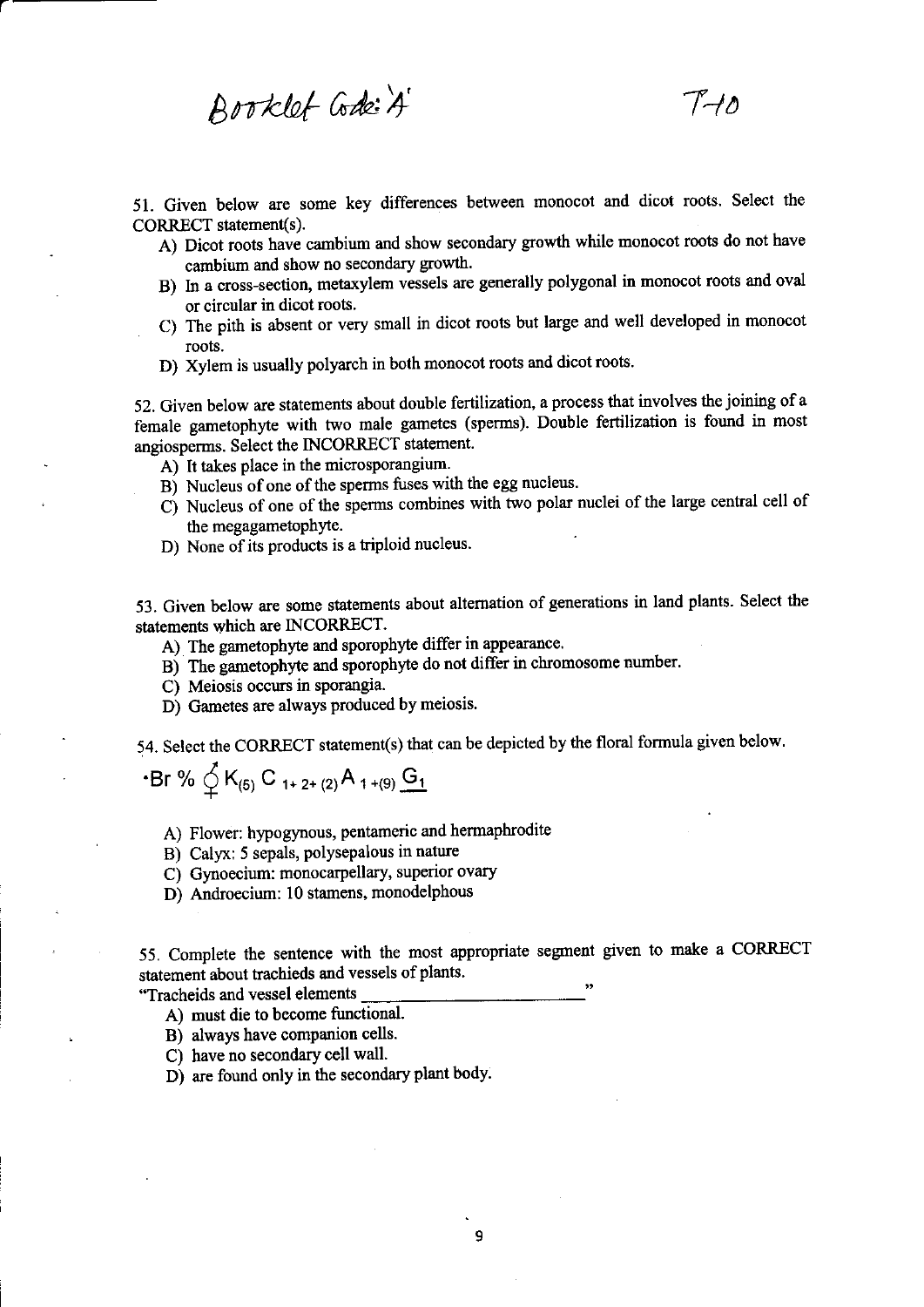Booklet Lode! A

56. Which of the following invertebrates has hemoglobin as their respiratory pigment dissolved in plasma?

- A) Ascaris
- B) Planorbis
- C) Earthworm
- D) Hirudinaria

57. Hydrostatic skeletal movements are observed in

- A) Echonodermeta
- B) Amelida
- C) Arthropods
- D) Mollusca

#### 58. Autotomy is

- A) A predator-escape strategy found in Gecko
- B) Self-suicidal mechanism found in Salamanders under water stress
- $\overrightarrow{C}$ ) Observed in Oxynoe panamensis under persistent mechanical irritation to detach its tail
- D) A process of organ regeneration observed in Hydra

#### 59. Phenotypic plasticity refers to

- A) some of the changes in an organism's behavior, morphology and physiology in response to a unique environment
- B) Adaptive mechanism displayed by Daphnia in response to microsporidian parasite infection
- c) Alterations in gene expression due to changes in physical behavior of chromosomes
- D) Genotype of organism remain same but phenotype is altered
- 60. Given below are sets; Set I has names of animals and Set II has the number of heart chambers in these animals.

| $Set \, \Pi$ (No of Heart chambers) |
|-------------------------------------|
|                                     |
|                                     |
|                                     |
| iv) Twelve to Thirteen              |
|                                     |
|                                     |

Which of the following combinations represents the correct match if Set I to Set II?

| A) 1-ii<br>$B)$ 1-i<br>$C)$ 1-ii | $2$ -iii<br>$2-i$ i<br>$2$ -iii | $3-1V$   | $3 - iv$ 4-iii 5-i<br>4-iii 5-iii<br>$3-i$ 4-iv | $5 - ii$ |
|----------------------------------|---------------------------------|----------|-------------------------------------------------|----------|
| $D)$ 1-ii                        | $2 - 1$                         | $3 - ii$ | $4-iv$                                          | - 5-iii  |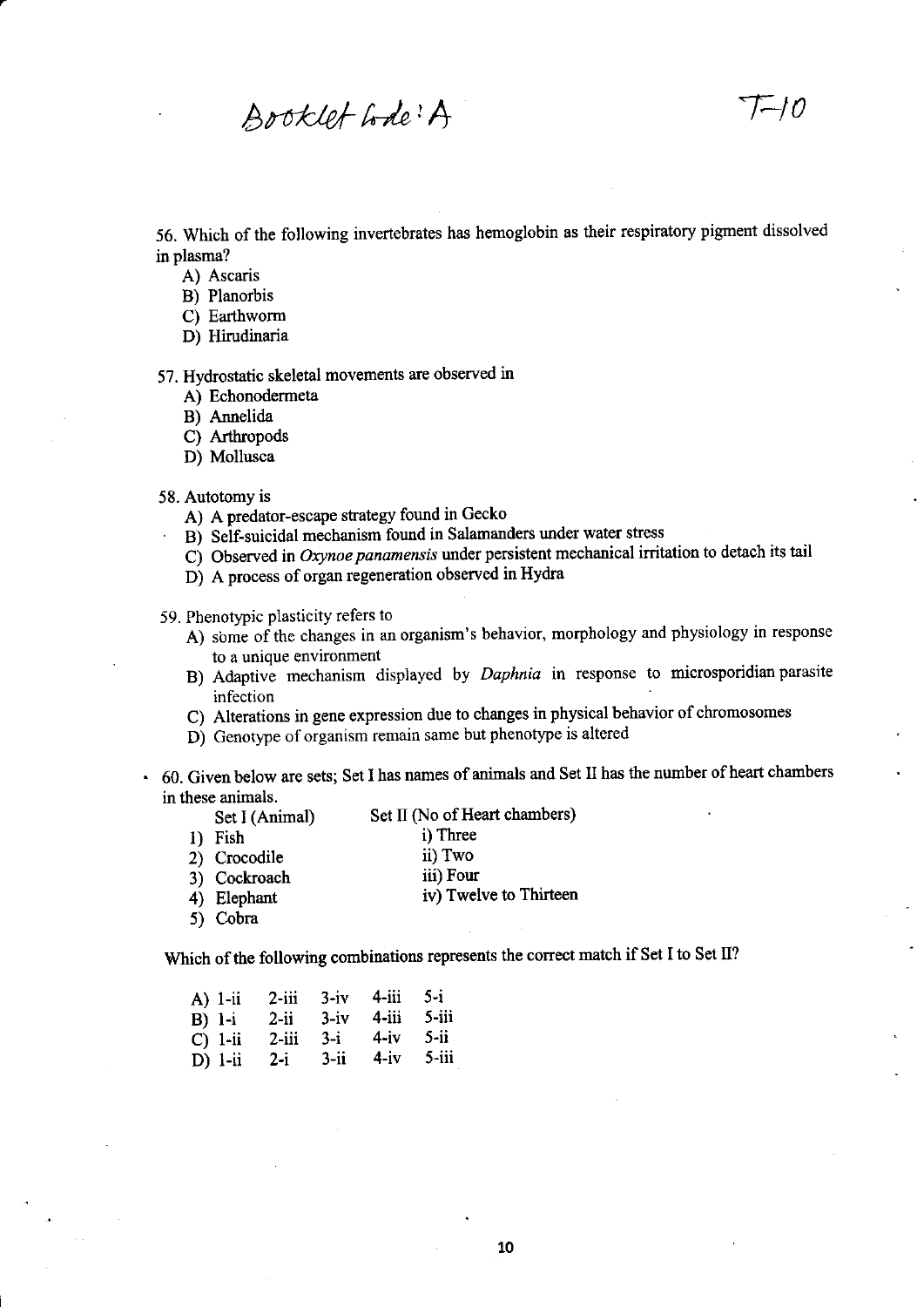Broklet Code+A T-10

- 61. Which of the following statement(s) is / are TRUE for oell mediated immunity?
	- A) Cell-mediated immunity cannot be adoptively transferred by serum from sensitized animals.
	- B) Cell mediated immunity involves the activation of phagocytes, antigen-specific cytotoxic T-cells.
	-
	- C) Cell mediated immunity cannot kill self-cancer cells.<br>
	D) Cell mediated immunity is only generated for large extracellular pathogens.

62. In which of the human immune cells will you find both cell surface proteins MHC I and MHC II?

- A) Dendritic cells
- B) Macrophages
- C) Basophils
- D) B lymphocytes

63. Which of the following is used for the distinguishing various classes of immunoglobulin molecules (Ig)?

- A) The constant regions of the light chains of Ig.
- B) The constant regions of the heavy chains of Ig.
- C) The variable regions of the light chains of Ig.
- D) The variable regions of the heavy chains of Ig.
- 64. BLAST is a
	- A) Pairwise sequence alignment tool
	- B) Pairwise sequence alignment database
	- C) Basic phylogenetic search
	- D) None of the above

65. From the options given below, which one is an example of a structure database?

. A) NCBI

,

- B) PIR
- C) PDB
- D) ExPaSy

66. In UV absorption spectroscopy, which of the following statements are true?

- A)  $\sigma \rightarrow \sigma^*$  transitions are lower in energy than  $\pi \rightarrow \pi^*$  transitions
- B) A conjugated systems of double bonds in a molecule shifts the absorption maxima to higher wavelengths
- C)  $\sigma \rightarrow \sigma^*$  transitions are higher in energy than  $\pi \rightarrow \pi^*$  transitions
- D)  $\sigma \rightarrow \sigma^*$  transition are possible

67. The linearity of the Beer-Lambert law is limited by chemical and instrumental factors. Causes of nonlinearity inolude

- A) deviations in absorptivity coefficients at high concentrations due to electrostatic interactions between molecules in close proximity
- B) scattering of light due to particulates in the sarnple
- C) non-monochromatic radiation
- D) stray light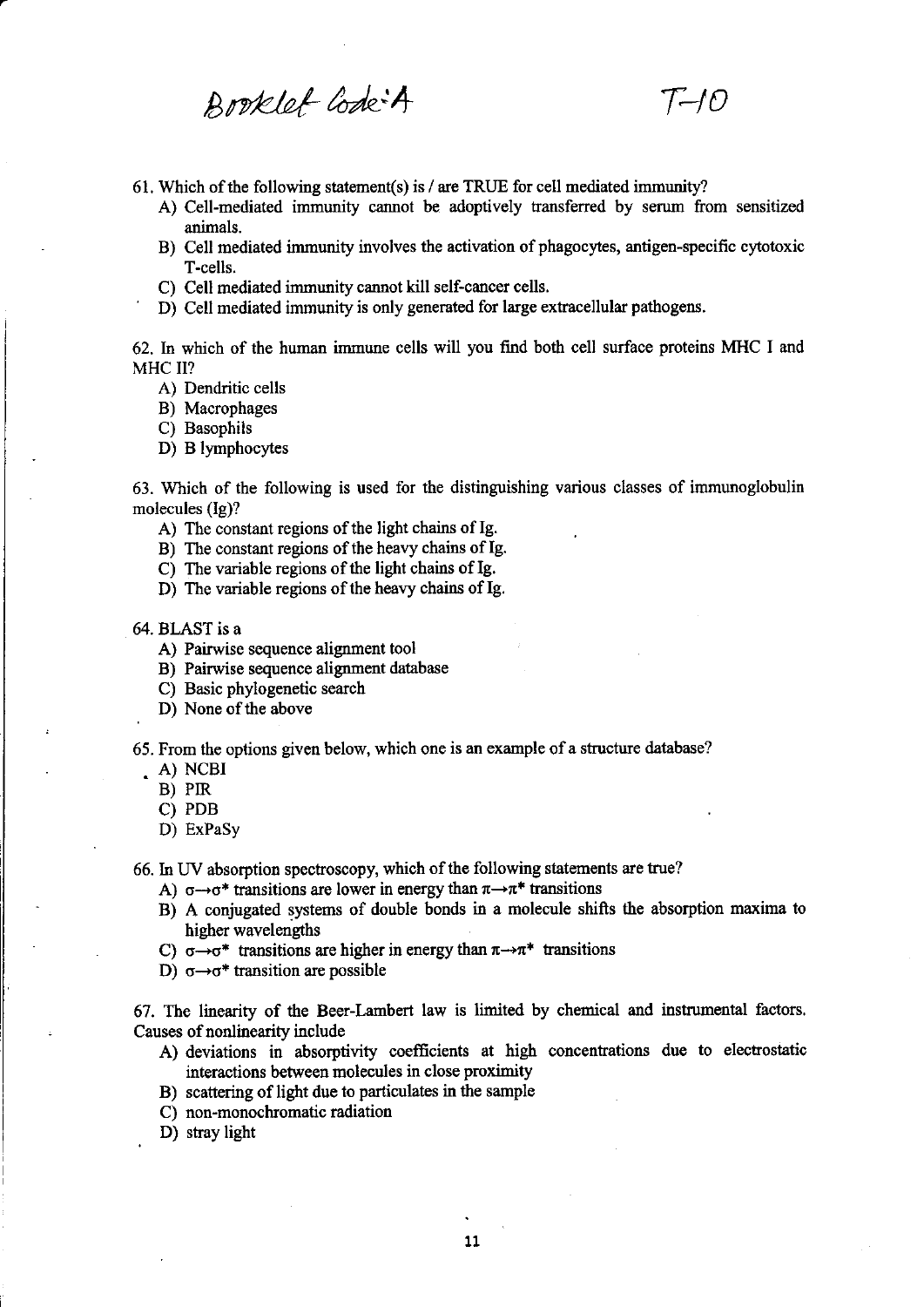Booklet-Code:A T-10

68. Bathochromic shift in the absorption spectra

- A) associated with the shift of spectra towards lower energy
- B) associated with increase of intensity of spectra
- C) is also called red-shift
- D) associated with the shift of spectra toward shorter wavelength

69. Reactions that have positive standard free energy changes ( $\Delta G_0$  > 0) can be made to occur in cells by

- A) coupling them with exergonic reactions via a common intermediate
- B) manipulating the concentrations of products and reactants such that  $G < 0$
- C) coupling them to the hydrolysis ofATP
- D) None of the above

70. Which of the following are correct about the stabilizing forces in the protein?

- . A) Protein structures from secondary to quatemary are maintained by noncovalent forces
- B) They include electrostatic interactions but not van der Waals forces, and hydrogen bonding
- C) Electrostatic interactions are a significant stabilizing force in a protein structure
- D) Electrostatic interactions occur when excess negative charges in one region are neutralized by positive charges in another region

### PART C

## [Each Question has only one right answer. Mark the right answer]

71. An yeast with the genotype  $TRP IADE2$  was crossed with a *trplade2*. All progeny were either  $TrpIADE2$  or  $trplade2$ . This is most likely due to  $A)$  Co-dominance

B) linkage.

C) selection pressure

D) non-disjunction

72. A homozygous recessive is crossed with a heterozygous individual. The probability of obtaining a homozygous recessive phenotype is

A) 0%

B) 50%

c) 25o/o

D\ 7s%

73. You have prepared a 2 molar solution of NaCl (MW 58.44) by dissolving its appropriate amount in 1 L of water. What would be the density of the solution in  $g/mL$ ?

 $A)$  l

 $B) 1.2$ 

c) 1.117

D)  $2$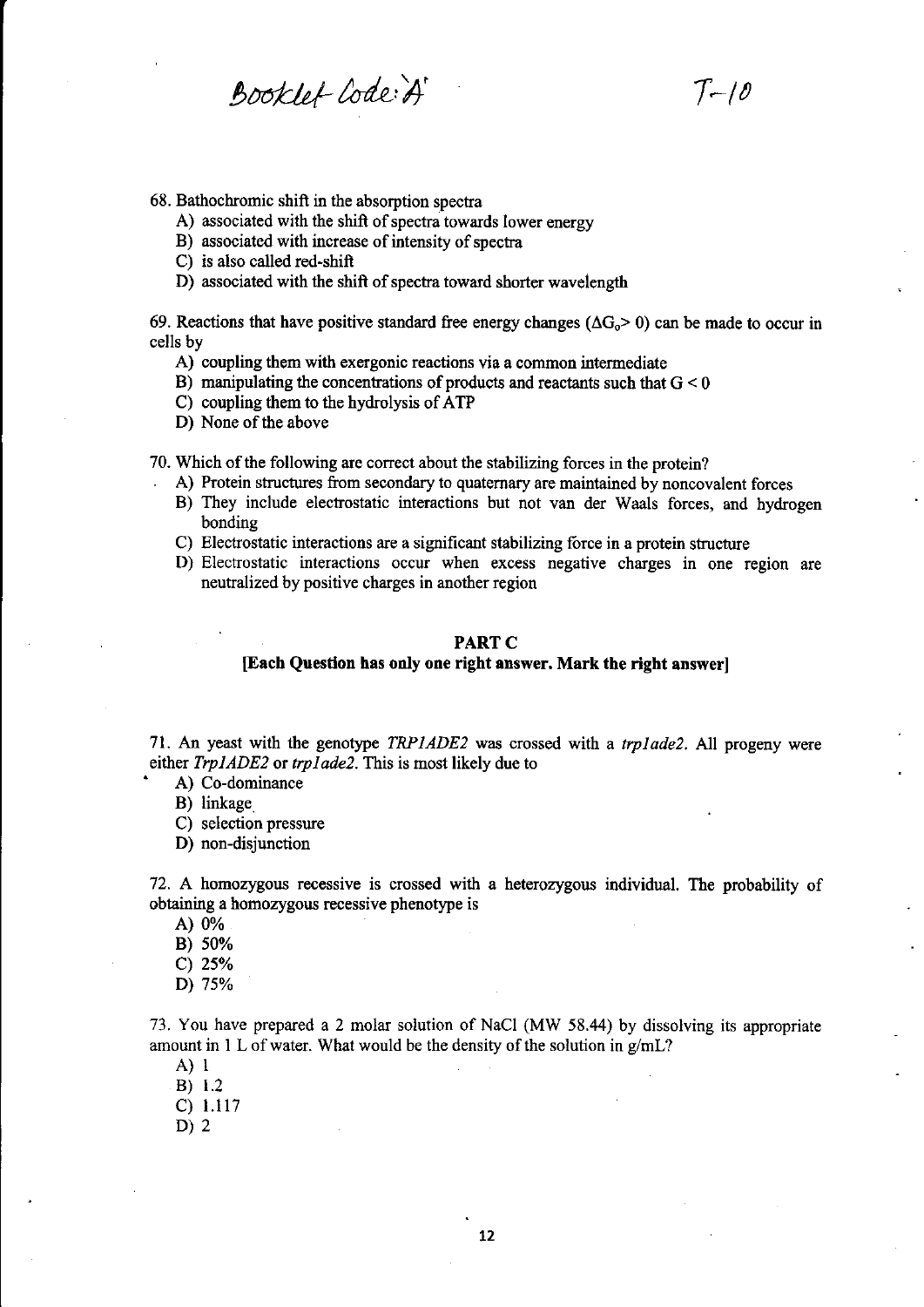Brvtt!,(- Me- )A -l>/0

74. A substrate that undergoes first order chemical reaction is found to have only 1/32 of it remained after 50 minutes of reaction time. What is the half-life of the substrate in minutes?

- $A) 6.4$
- B) l0 c) 1.56
- $D) 3.2$
- 

75. In the following series of reactions, what will be the product  $C$ ?

| KMnO <sub>4</sub><br>Toluene                                                  | SOCI <sub>2</sub> | <b>CH3OH</b> |  |
|-------------------------------------------------------------------------------|-------------------|--------------|--|
| A) $C_6H_5COCH_3$<br>$B)$ C <sub>6</sub> H <sub>5</sub> CH(Cl)CH <sub>3</sub> |                   |              |  |
| C) $C_6H_5CH_2OCH_3$                                                          |                   |              |  |
| D) $C_6H_5COOCH_3$                                                            |                   |              |  |
|                                                                               |                   |              |  |

76. Find out the ion that would have smallest diameter?

- A)  $O_2^-$
- $B)$  Na<sup>+</sup>
- C)  $Al_3^+$
- D} F'

77. Assuming an enzyme behaves according to the Michaelis-Menten equation what percentage of Vmax would be observed at [S] at 2 K<sub>M</sub>? (v= Vmax/(1+ K<sub>M</sub>/[S])

- A) 9.1%
- $\bullet$  B) 33.3 %
	- c) 66.7%
	- D) 90.9%

78. Suppose that negatively supercoiled DNA with linking number  $(L) = 23$ , Twisting number  $(T) = 25$ , and writhing number  $(W) = -2$ , is acted upon by DNA gyrase and ATP. After one catalytic cycle, what would be the values of L, T, and W?

A) L=25, T=25, W=0 B)  $L = 24$ ,  $T = 25$ ,  $W = -1$ C) L = 22, T = 25, W = -3 D)  $L = 21$ ,  $T = 25$ ,  $W = -4$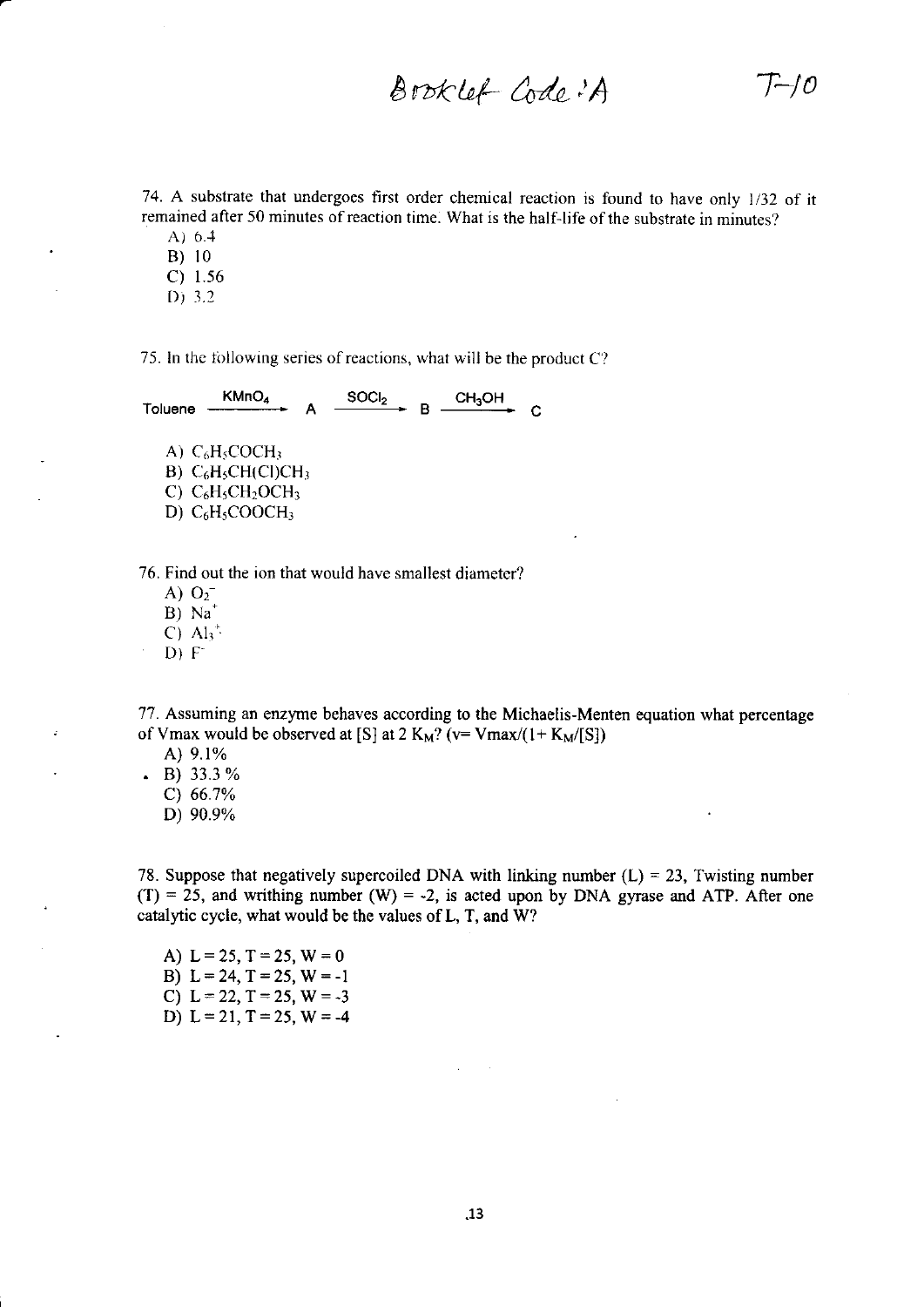Booklet Code: A

 $T-\ell$ 

79. With the help of the oxygen saturation curve for hemoglobin, calculate what percentage of oxygen picked up by hemoglobin in the lung is released in the tissues if the pO2 in the lung is 100mm of Hg and pO2 in the tissues is 25 mm of Hg?



- A) about 25 30%
- B) about 53 -55 %
- C) about  $73 75%$
- D) about 97- 98%

80. The  $[H^+]$  concentration at pH 4.4

- A) 10 times higher than the  $[H^+]$  concentration at pH 6.4
- B) 100 times lower than the [H\*] concentration at pH 3.4
- C) 100 times higher than the  $[H^+]$  concentration at pH 6.4
- D) 100 times higher than the  $[H<sup>+</sup>]$  concentration at pH 5.4

81. What is the ratio of conjugate base to weak acid in a buffer when the pH increases two units to the  $pK_a$ ?

A) <sup>10</sup>

- B)  $100$ <br>C)  $1$
- 
- D)  $10^3$

82. The DNA from the bacteriophage  $\varphi X$ 174 has a base composition of 25% A, 33% T, 24% G and 18% C. Which of the following best explains this observation?

- A) hr viral genomes, the base pairing does not follow the standard Watson-Crick rules and allows G-A and C-T base pairs.
- B) Viral genomes are linear and tolerate base-pair mismatches.
- C) Nucleic acids fiom viruses are tightly complexed with nucleic acid binding proteins and so cannot base pair with one another
- D) The genome of bacteriophage  $\varphi$ X174 is single-stranded.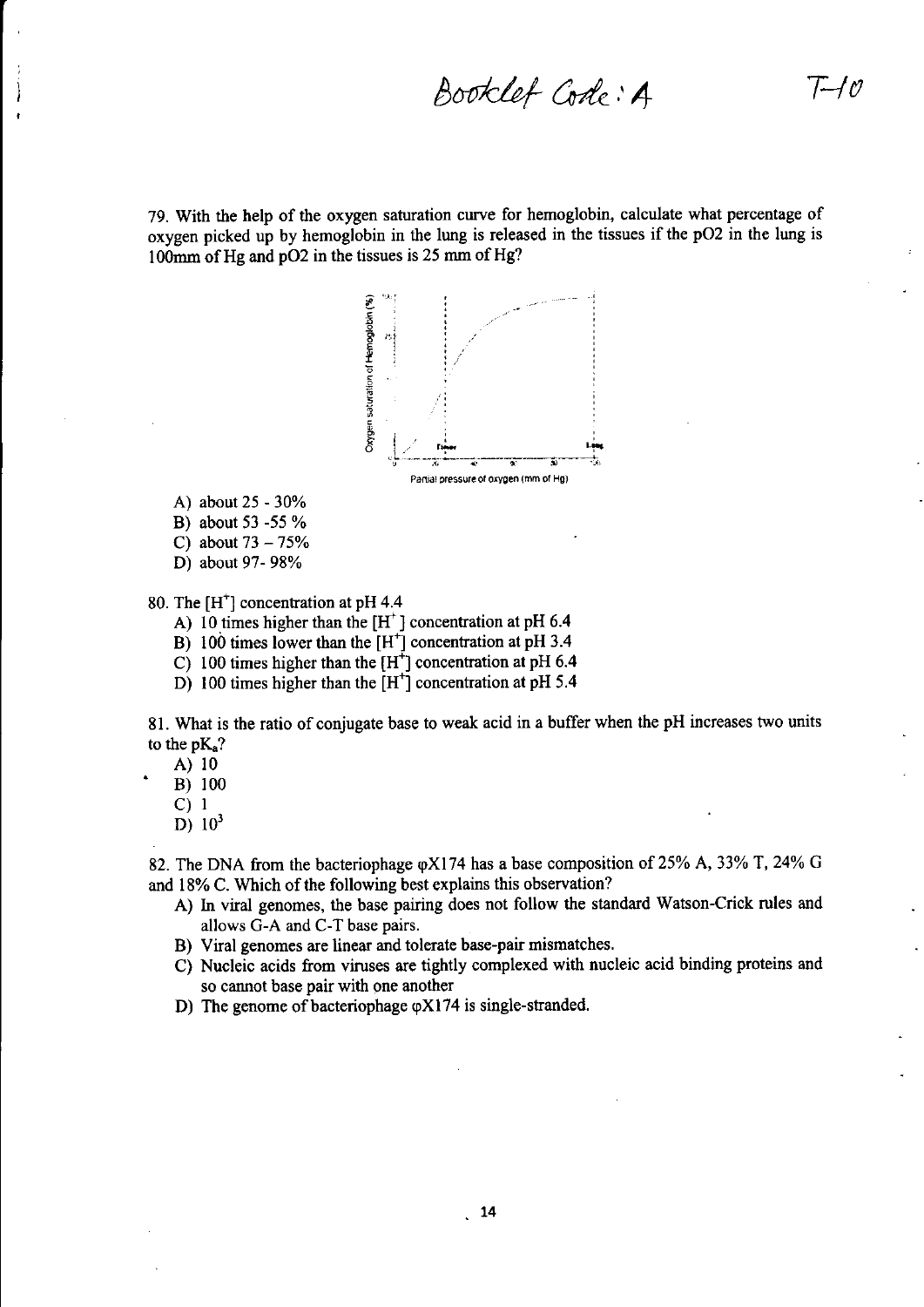$Booklet Code: A$   $T-10$ 

83. The initial radioactivity of an isotope used in a medical treatment was 5,300 Bq. If the isotope has half-life of 24 hours, how much radioactivity from the isotope will remain after 96 hour?

A) 4,309 Bq B) 331Bq C) 531Bq D) 1.89 X 10<sup>-5</sup> Bq

84. Given below are two Michaelis-Menten kinetics plots of enzymes without (O) and with inhibitors (I). Select the most appropriate statement from the statements given below.



- A) Inhibitor in Plot (i) is a competitive inhibitor and that in Plot (ii) is a non-competive inhibitor.
- B) The  $K_{cat}$  (turnover) of the enzyme in Plot (i) without or with the inhibitor will be approximately equal when [S] is very high.
- C) Inhibitor in Plot (i) is a non-competitive inhibitor and the  $K_{cat}$  (turnover) of the enzyme in Plot (ii) without or with the inhibitor is approximately equal when [S] is very high.
- D) Both the statements A and B are correct

85. The uppermost panel of the accompanying figure shows the locations of four genes on the genetic map of an organism; the lower panel shows the locations of the same four genes on <sup>a</sup> physical map derived from the nucleotide sequence of the DNA of that organism.



The maps are not identical because

- A) There is no relationship between the position of genes in a genetic map and their positions on the DNA
- B) Recombination frequencies per kb of DNA are not uniform throughout a chromosome
- C) The further apart two genes are, the more likely they are to recombine
- D) Some genes contain introns